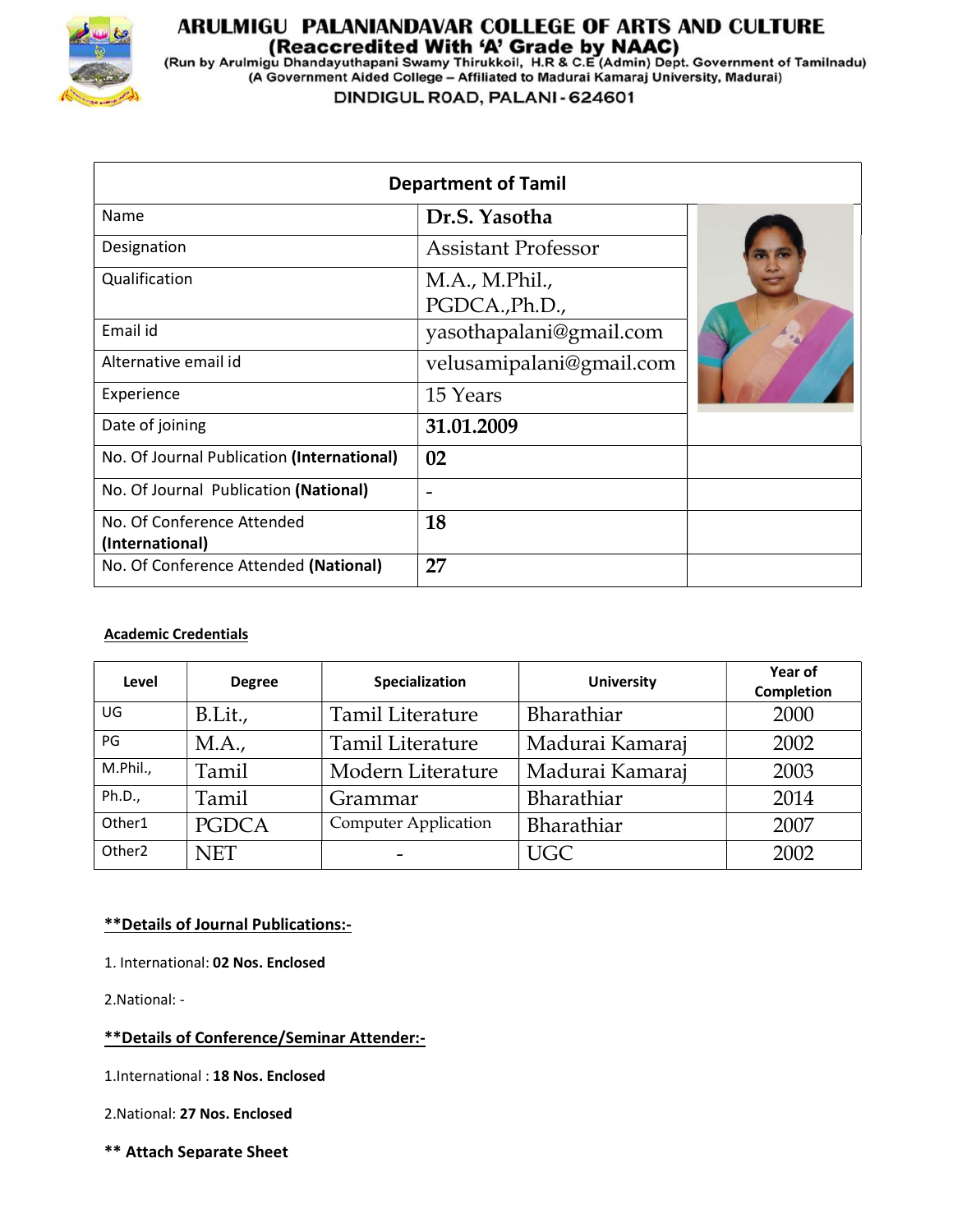| S.No.            | <b>NAME OF THE</b><br><b>SEMINAR/CON</b><br><b>FERENCE</b>                                                                                                    | <b>NAME OF THE</b><br><b>SPONSORING AGENCY</b>                                                       | <b>TITLE OF THE</b><br><b>PAPER</b>                                                 | <b>YEAR</b>           |
|------------------|---------------------------------------------------------------------------------------------------------------------------------------------------------------|------------------------------------------------------------------------------------------------------|-------------------------------------------------------------------------------------|-----------------------|
| 1.               | International<br>Conference of<br>Tholkappiar Tamil                                                                                                           | Thanjavur Tamil University<br>& Thiruvaiyaru Tamillaiya<br>kalvi kalagam                             | <b>MARABIYALIL</b><br><b>IDAICHERUHAL</b>                                           | 28,29<br>may-<br>2004 |
| 2.               | Tamil Aaivugal                                                                                                                                                | Mahakavi Bharathiyar<br>Arakkattalai                                                                 | <b>KAMBANIN</b><br><b>SEERTHIRUTTHA</b><br><b>CHINTHANIHAL</b>                      | DEC-<br>2004          |
| 3.               | Tamilial Aaivugal                                                                                                                                             | Mahakavi Bharathiyar<br>Arakkattalai                                                                 | <b>IDAIKKAALA</b><br><b>ILLAKKIYANGALIL</b><br><b>CHITRILLAKKIYAN</b><br><b>GAL</b> | DEC-<br>2004          |
| $\overline{4}$ . | National Seminar<br>in Kamba<br>Ramayanam                                                                                                                     | Avinasi Lingam                                                                                       | <b>THALAIVIAR</b><br><b>MUVAR</b>                                                   | 10DEC<br>$-2004$      |
| 5.               | Sidhariyal Aaivu<br>Manadu                                                                                                                                    | Perur Tamil College &<br>Dharapuram Sidha<br>Maruthuva maiyam                                        | <b>ATTAMASIDHIGAL</b><br><b>UM ATTANGA YOGA</b><br><b>MUM</b>                       | 19,20<br>FER-<br>2005 |
| 6.               | International<br>Conference of<br>Vallalar<br>Thiruarutpa                                                                                                     | Valiya Oolaga Natpani<br>Mandram & Gnanasirama<br>Gurugulam                                          | <b>VALLALAR</b><br><b>KOORUM VALVIAL</b><br><b>NERIHAL</b>                          | 4,5<br>MAR-<br>2005   |
| 7.               | National Seminar<br>in Thatkala Tamil<br>Illakkiyathin<br>Puthiya Poukkuhal                                                                                   | Arulmigu Palaniandavar<br>Arts College for Women                                                     | <b>BHARATIYAR</b><br><b>KAVITHAIHALIL</b><br><b>MARXISM</b>                         | 09<br>MAR-<br>2005    |
| 8.               | All India Tamil<br>Teachings on<br>Bhakti Conference                                                                                                          | Dayanand Saraswathi<br>Ashram, Rishikesh                                                             | <b>THE DEVOTION &amp;</b><br><b>WORSHIP OF LORD</b><br><b>MURUGA</b>                | 5,7<br>MAY-<br>2005   |
| 9.               | National selinar in<br>Panmuga Tamil                                                                                                                          | Sangapalahai Illakkiya<br>Mandram                                                                    | <b>THOLKAPPIYARIN</b><br><b>KALAVU KADHAL</b>                                       | 09FEB-<br>2006        |
| 10.              | International<br>Conference of<br>Tamil for Arts                                                                                                              | Erode, Arachalur<br>Navarasam Arts & Science<br>College and Thiruvaiyaru<br>Tamillaiya Kalvi Kalagam | <b>KURUNTHOGAIEL</b><br><b>KALAIHAL</b>                                             | 8, 9<br>JULY-<br>2006 |
| 11.              | <b>State Level</b><br>Seminar on Quality<br>Enhancement in<br><b>Higher Education</b><br>in the<br>Accreditation<br>Period-The<br>Challenges and<br>Responses | <b>Internal Quality Assurance</b><br>Cell in A.P.A.College of<br>Arts & Culture, Palani              | <b>PARTICIPATED</b>                                                                 | 17<br>MAR-<br>2007    |
| 12.              | Conference /<br>Seminar of                                                                                                                                    | International Society for                                                                            | <b>IRATTAI</b><br>KAPPIYANGALIL                                                     | MAY-<br>2007          |

## Seminars, Conferences, Symposia Workshops etc. Attended : 45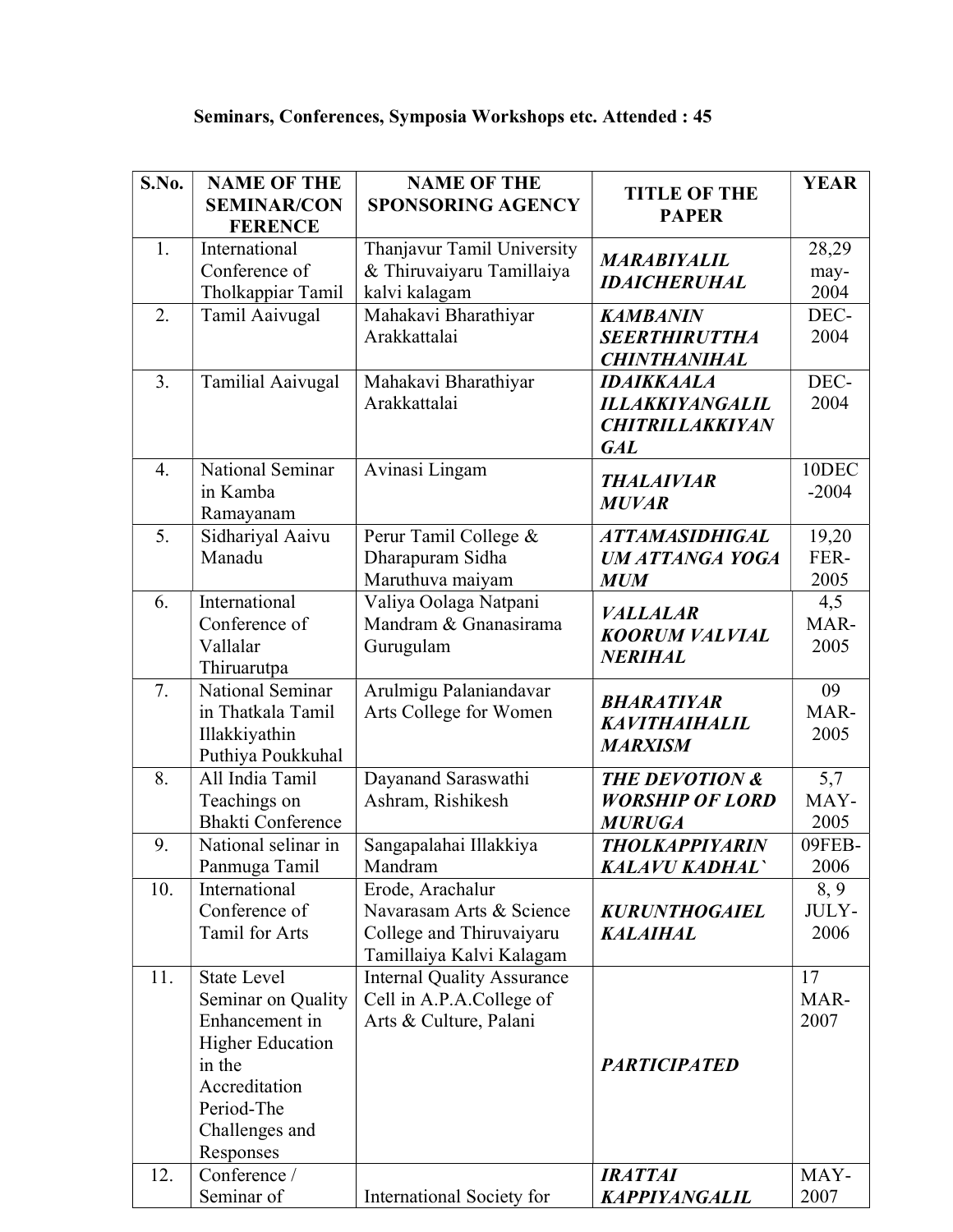|     | International                 | <b>Tamil Cultural Studies</b> | NADAGA KALAI              |            |
|-----|-------------------------------|-------------------------------|---------------------------|------------|
|     | Society for Tamil             |                               |                           |            |
|     | <b>Cultural Studies</b>       |                               |                           |            |
| 13. | National Seminar              | M.O.P.Vaishnav College for    | <b>VANAKKAM</b>           | 1,2        |
|     | in Tamil                      | Women, Chennai                | <b>VALLUVA KOORUM</b>     | SEP-       |
|     | Illakkiyam-21st               |                               | <b>PENNIYA</b>            | 2007       |
|     | Century                       |                               | <b>CHINTHANAIGAL</b>      |            |
| 14. | Tamil Aaivu                   | V.V.Vanniya Perumal           | <b>BHARATHIDHASEN</b>     | 29         |
|     | Panmuga Nookku:               | College for Women,            | <b>KAVITHIHALIL</b>       | FEB-       |
|     | <b>National Seminar</b>       | Viruthunagar                  | <b>NATTUPURA</b>          | 2008       |
|     |                               |                               | <b>PADALKALIN</b>         |            |
|     |                               |                               | <b>THAKKAM</b>            |            |
| 15. | National Seminar              | Arulmigu Palaniandavar        | <i><b>INNAYATHALA</b></i> | 15MAR      |
|     | in Tamil Journals             | Arta College for Women,       | <b>MAGALIR</b>            | $-2008$    |
|     |                               | C.Kalayamputhur               | <b>ITHALHALIN</b>         |            |
|     |                               |                               | <b>PANIHAL</b>            |            |
| 16. | National Seminar              | Mannar Thirumalai             | <b>VAIRAMUTHU</b>         | 14FEB-     |
|     | in Vairamuthu                 | Nayakkar College,             | <b>KAVITHIHALIL</b>       | 2009       |
|     | Kavithihal                    | MNadurai                      | <b>THONMAVIYAL</b>        |            |
|     |                               |                               | <b>KOORUGAL</b>           |            |
| 17. | National Seminar              |                               | <b>ILLAKKIYA</b>          | 6,7        |
|     |                               | A. Veeraiya Vandaiyar         |                           | APRIL-     |
|     | in Comparative<br>Literature  | <b>MEmorial College</b>       | <b>VAGAIMAI</b>           |            |
|     |                               | Autonomous                    | <b>KOTPAATTU</b>          | 2009       |
|     |                               |                               | <b>ADIPPADAIL</b>         |            |
|     |                               |                               | <b>KAPPIYANGAL</b>        |            |
|     |                               |                               | <b>OPPIDU</b>             |            |
| 18. | All India                     | All India University Tamil    |                           | 15, 16     |
|     | University Tamil              | Teachers Association,         | <b>THINAIHALUL</b>        | MAY-       |
|     | Teachers                      | Madurai                       | <b>KANJI</b>              | 2010       |
|     | Association, 41 <sup>st</sup> |                               |                           |            |
|     | Conference                    |                               |                           |            |
| 19. | Vanpuhal                      | Subramaniya Bharathiar        | <b>THIRUKURALUM</b>       | 11,13      |
|     | International                 | Tamiliyal Pulam, Puthuvai     | <b>SILAMBUM</b>           | <b>FEB</b> |
|     | Seminar                       |                               | <b>COMPARATIVE</b>        | 2011       |
|     |                               |                               | <b>STUDY</b>              |            |
| 20. | Kongu                         | Bharathiar University,        | <b>KONGU</b>              | 17,18      |
|     | Nattupuraviyal                | Coimbatore                    | <b>NATTUPURA</b>          | FEB-       |
|     | National Seminar              |                               | <b>VEETTU PULANGU</b>     | 2011       |
| 21. | Indrya Valkai                 | Arulmigu Palaniandavar        |                           | 03         |
|     | Muraihaklil                   | Arts College for Women,       | <b>VALLUVA</b>            | APRIL-     |
|     | Thirukural                    | C.Kalayamputhur &             | <b>PENNIYAM</b>           | 2012       |
|     |                               | N.C.B.H.                      |                           |            |
| 22. | International                 | Karpagam University,          |                           | 22, 23     |
|     | Research Centre,              | Coimbatore                    | <b>SEERSAL AGAVAL</b>     | DEC-       |
|     | 8 <sup>th</sup> International |                               | <b>OOR OPPEEDU</b>        | 2012       |
|     | Seminar                       |                               |                           |            |
| 23. | International                 | University of MAdras,         |                           | 23, 24     |
|     | Conference on                 | Chennai                       | <b>ELUTHU ENNUM</b>       | 2013       |
|     | Dimensions of                 |                               | <b>SEIUL URUPU</b>        |            |
|     | Tamuilology                   |                               |                           |            |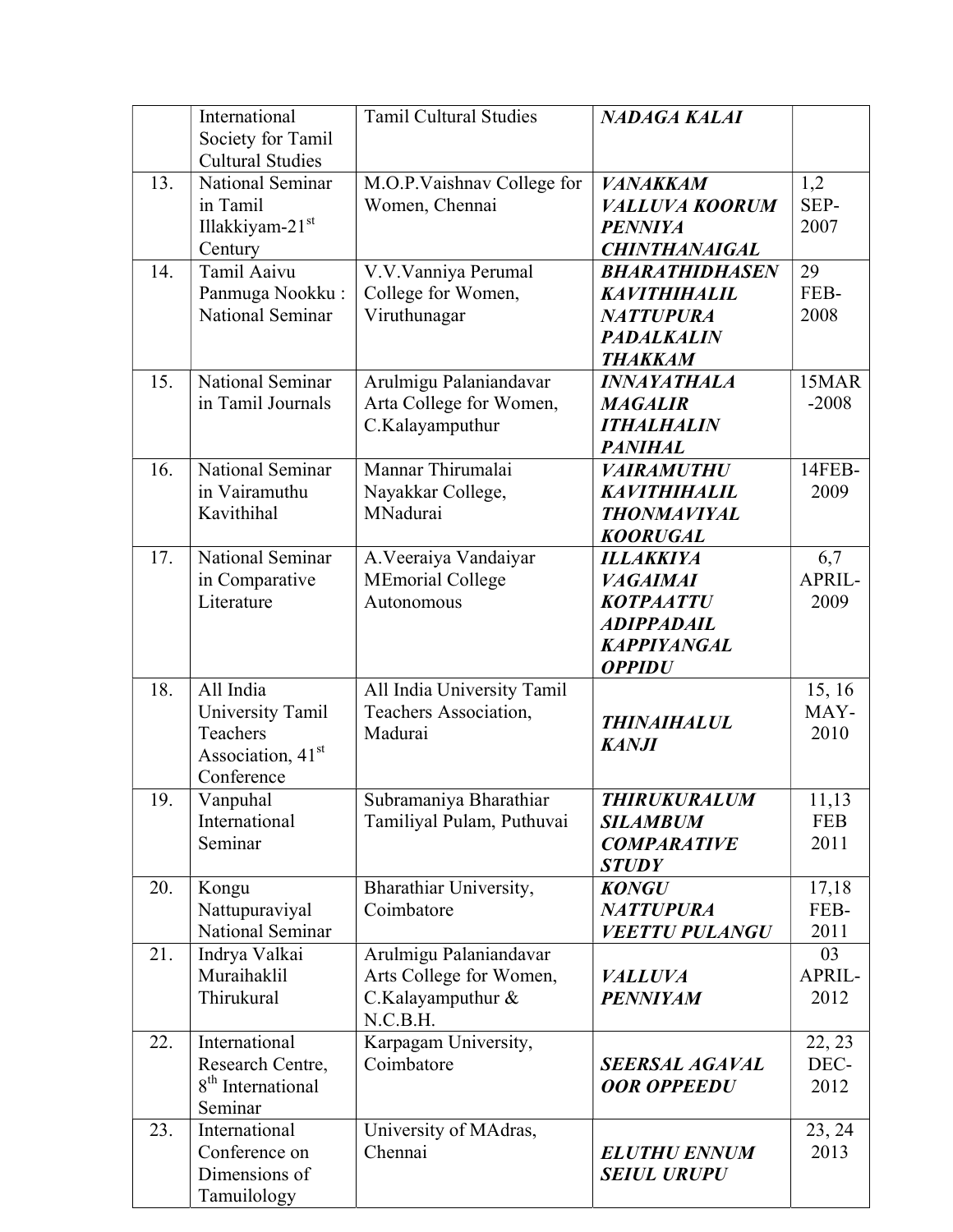| 24. | National Level                                                                              | GandhiGram Rural Institute                                                                                                                 | <b>KONGUNATTIN</b>                                                              | 6, 7                 |
|-----|---------------------------------------------------------------------------------------------|--------------------------------------------------------------------------------------------------------------------------------------------|---------------------------------------------------------------------------------|----------------------|
|     | Seminar in                                                                                  | Deemed University                                                                                                                          | <b>GRAMIYA VALVIDA</b>                                                          | JAN-                 |
|     | Folklore                                                                                    | FOSSILS, Triven                                                                                                                            | <b>AMIPPUGAL ELLAI</b>                                                          | 2014                 |
|     |                                                                                             |                                                                                                                                            | <b>VAIGAVURNADU</b>                                                             |                      |
| 25. | International<br>Conference on<br><b>Facets of Diverse</b><br>Themes in Tamil<br>Literature | Kongunadu College of Arts<br>and Science (Autonomous),<br>CBE & University of<br>Malaya, Malaysia,<br>Dr,M,Aruchami Research<br>Foundation | <b>MUVAR</b><br><b>ATTHICHOODIHALI</b><br><b>L PADUPORUL</b>                    | 12<br>DEC-<br>2014   |
| 26. | $12th$ International<br>Level Seminar                                                       | ValarTamil Aaivu<br>Mandram, Dindigul                                                                                                      | <b>THIRUKURAULM</b><br><b>sILAMBUM</b>                                          | 9,10<br>MAY-<br>2015 |
| 27. | 9 <sup>th</sup> National Level<br>Seminar Urai<br>Asiriyarkalin Urai<br>Thiran              | ValliKannan Illakkiya<br>Peravai & Sivakasi Anjirai<br>Thumbi Illakkiya Vattam,<br>Viruthu Nagar                                           | <b>THOLKAPPIYA</b><br>'NOKKU'                                                   | 13<br>JUNE-<br>2015  |
| 28. | Kathi Tamil-13 <sup>th</sup>                                                                | Kongunadu College of Arts                                                                                                                  | <b>ARUNANIN</b>                                                                 | 11                   |
|     | International                                                                               | and Science (Autonomous)                                                                                                                   | <b>POORUVAMSAM</b>                                                              | JULY-                |
|     | Conference                                                                                  | & Tamil Ayia Kalvi                                                                                                                         | <b>NOVELIL</b>                                                                  | 2015                 |
|     |                                                                                             | Kalagam, Thiruvaiyaru                                                                                                                      | <b>PENNIYAM</b>                                                                 |                      |
| 29. | International                                                                               | Karpagam Academy of                                                                                                                        |                                                                                 | 21                   |
|     | Seminar-Tamilil                                                                             | Higher Education, CBE.                                                                                                                     | <b>ARIVIYAL TAMIL</b>                                                           | Nov-                 |
|     | Pira Thuraihal                                                                              |                                                                                                                                            |                                                                                 | 2015                 |
| 30. | 13 <sup>th</sup> International                                                              | ValarTamil Aaivu                                                                                                                           | <b>ARIGNAR ANNAVIN</b>                                                          | 14,15                |
|     | Seminar                                                                                     | Mandram-Dindigul &                                                                                                                         | <b>ILLAKKIYA</b>                                                                | May                  |
|     |                                                                                             | Periyar University, Selam                                                                                                                  |                                                                                 | 201                  |
|     |                                                                                             |                                                                                                                                            | <b>PANIGAL</b>                                                                  |                      |
| 31  | 10 <sup>th</sup> International<br>seminar-                                                  | Vallikkannan Illakiya<br>peravai                                                                                                           | <b>ANDRU VERU KILAMAI</b><br><b>KAVITHAI</b>                                    | 21<br>May            |
|     | Padaippum                                                                                   |                                                                                                                                            | <b>THOGUTHIYIL</b>                                                              | 2016                 |
|     | Aalumai Thiranum                                                                            |                                                                                                                                            | <b>KAVINGER GNANA</b><br><b>KOOTHAN PATHIVU</b>                                 |                      |
|     |                                                                                             |                                                                                                                                            | <b>SEIUM SAMUGA</b><br><b>AVALANGAL</b>                                         |                      |
| 32  | All India<br>University Tamil<br>Teachers<br>Association, 47 <sup>th</sup><br>Conference    | All India University Tamil<br>Teacher Association,<br>Madurai                                                                              | NEDUNAL VAADAI<br><b>ENNUM AGA</b><br><b>NOOLIL PANPATTU</b><br><b>KOORUGAL</b> | 3,4<br>Sep<br>2016   |
| 33  | International                                                                               | Madurai Kamaraj University                                                                                                                 |                                                                                 | 17                   |
|     | Seminar -2016                                                                               | Distance Education & Poet<br>Dr.Alandur Ko.                                                                                                | N.PITCHAIMOORTH<br>Y KAVITHAIKALIL                                              | Sep<br>2016          |
|     |                                                                                             | Mohanarangan Research<br>centre for Tamil studies,<br>Chennai                                                                              | <b>EYATKAI</b><br><b>EYAYANTHA</b><br><b>VALVIYAL</b>                           |                      |
| 34  | <b>FOSSILS -</b>                                                                            | FOSSILS-Thiruvandram, Sri                                                                                                                  |                                                                                 | 7,8                  |
|     | Folklore Seminar-<br>Tamilar Panpattil<br>Unavu Maravbum                                    | Kaliswari College, Sivakasi                                                                                                                | <b>PATTI PONGAL</b>                                                             | Oct<br>2016          |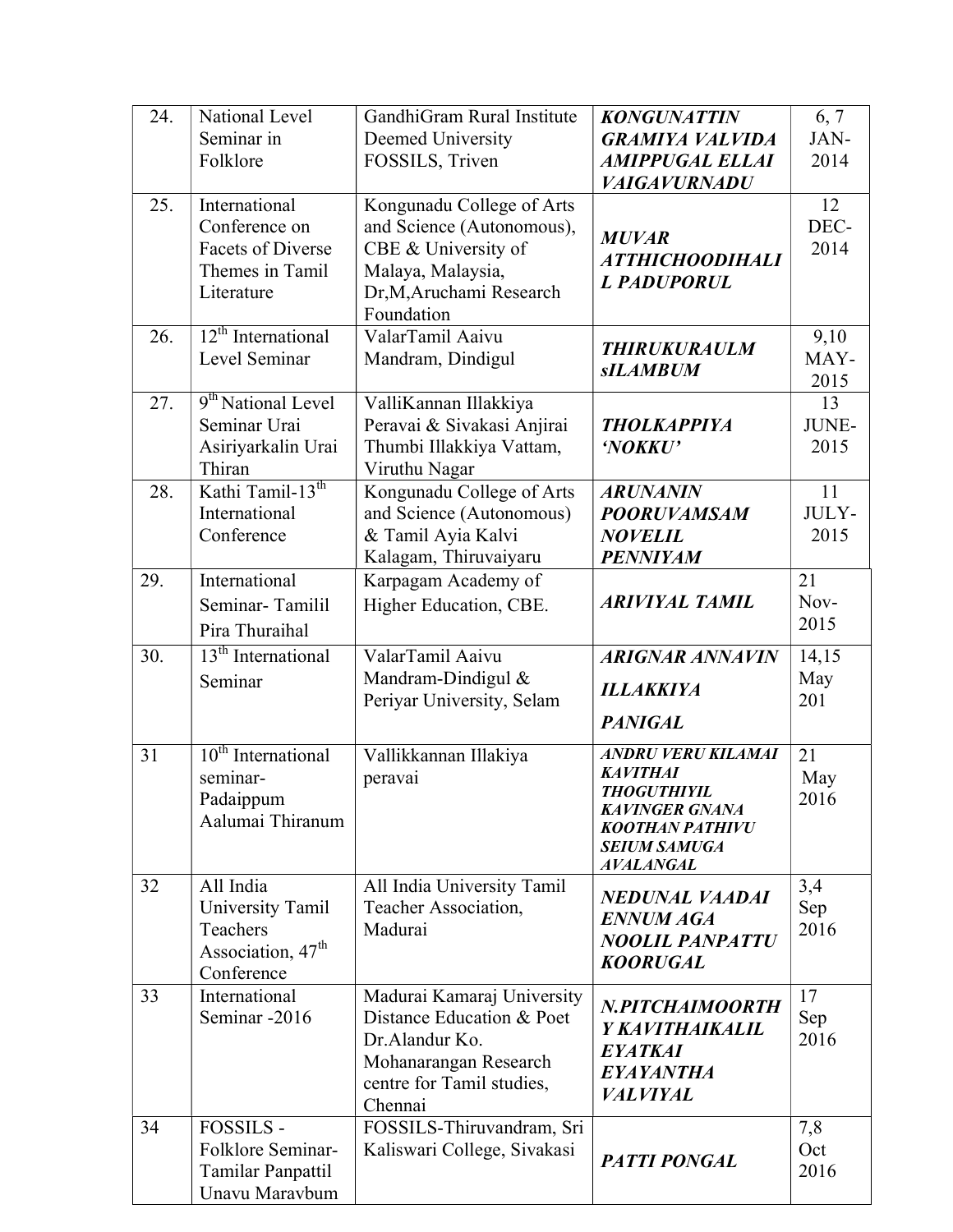|    | Panmuga<br>Payanpadum                                                                                   |                                                                                                                            |                                                                                                     |                        |
|----|---------------------------------------------------------------------------------------------------------|----------------------------------------------------------------------------------------------------------------------------|-----------------------------------------------------------------------------------------------------|------------------------|
| 35 | Panmuga Nokkil<br>Sanga Ilakkiyam-<br>National Seminar                                                  | Thiyagaraja College,<br>Madurai & Neithal<br>Pathippagam, Chennai                                                          | <b>SANGA</b><br><b>ILLAKKIYANGALIL</b><br><b>THAIVALI</b><br><b>SAMUGATHIN</b><br><b>PATHIVUGAL</b> | 14<br>Feb<br>2017      |
| 36 | Tamil<br>Ilakkiyangalil<br>Suzhaliyal<br>sinthanaikal -<br>National Seminar                             | Nehru Memorial College,<br>Puttanampatti                                                                                   | <b>NATRINAI</b><br><b>MALARGALUM</b><br><b>MARUTHUVA</b><br><b>GUNANKALUM</b>                       | 11,12<br>March<br>2017 |
| 37 | Tamil Sinthani<br>Marubugal<br>International<br>Seminar                                                 | K.S.Rangasamy College of<br>Arts and<br>Science(Autonomous)<br>Thiruchingodu &<br>Muthukamalam<br>International E- Journal | <b>BHARATHIYIN</b><br><b>ARIVIYAL</b><br><b>SINTHANIGAL</b>                                         | 19<br>April<br>2017    |
| 38 | 14 <sup>th</sup> International<br>Seminar                                                               | Valar Tamil Aaivu<br>Mandram, Dindigul                                                                                     | NADAIYIYAL<br><b>NOKKIL</b><br><b>BHARATHIYAR</b><br><b>KAVITHAIGAL</b>                             | 20,21<br>May<br>2017   |
| 39 | International<br>Seminar-<br>Sangakalam<br>muthal samakalam<br>varai unavu<br>palakkam                  | Viveganantha college,<br>Agatheeswaram &<br>Thentamil muni Agathiyar<br><b>Research Centre</b>                             | <b>IENTHINAI</b><br><b>UNAVUKALUN</b><br><b>PANBADUM</b>                                            | 01<br>Sep.<br>2017     |
| 40 | International<br>Conference on<br><b>Literary Records</b><br>and Contemprary<br>Trends                  | Sree SaraswathiThyagaraja<br>College, Pollachi &<br>University of Malaya,<br>Malaysia                                      | <b>MARUTHA THINAI</b><br><b>PADUPORULUM</b><br><b>SAMUTHAYA</b><br><b>SOOLALUM</b>                  | 11<br>Dec.<br>2017     |
| 41 | <b>FOSSILS-</b><br>Nattupuraviyalum<br>Inavaraiviyalum-<br>samakala pokkugal<br>- National Seminar      | FOSSILS,<br>Thiruvananthapuram &<br>Arulmigu Palaniandavar<br>College of Arts and Culture,<br>Palani                       | <b>KONGU MAKKAL</b><br><b>VALVIL MOI</b>                                                            | 16<br>Dec.<br>2017     |
| 42 | State Seminar -<br>Imperum<br>kappiyangalil<br>manitha unarvugal                                        | Bharathi Tamil iakkam,<br>Prof.t.Neelakandanar<br>Arakattalia, Nagarkovil                                                  | <b>SILAPATHGARA</b><br><b>KANAVUGAL VALI</b><br><b>MANITHA MANA</b><br><b>UNARVUGAL</b>             | 03<br>Feb.<br>2019     |
| 43 | International<br>Seminar on The<br>Role of Religious<br>Literature in Bio-<br>Diversity<br>Conservation | Samaiyangal, thatuvam<br>matrum manithaneya<br>sinthanaipulam, UGC-DRS-<br>SAP-Phase-III, Madurai<br>kamaraj University    | <b>PALUIR</b><br><b>PATHUKAPPUM</b><br>KALNADAIHALUKK<br><b>ANA NATTAR</b><br><b>KOVILHALUM</b>     | 21<br>Feb.<br>2019     |
| 44 | International<br>Seminar-                                                                               | Tamil University,<br>Thanjavur& Viveganantha                                                                               | <b>MOOVALUR</b><br><b>RAMAMIRTHAM</b>                                                               | 27<br>Feb.             |